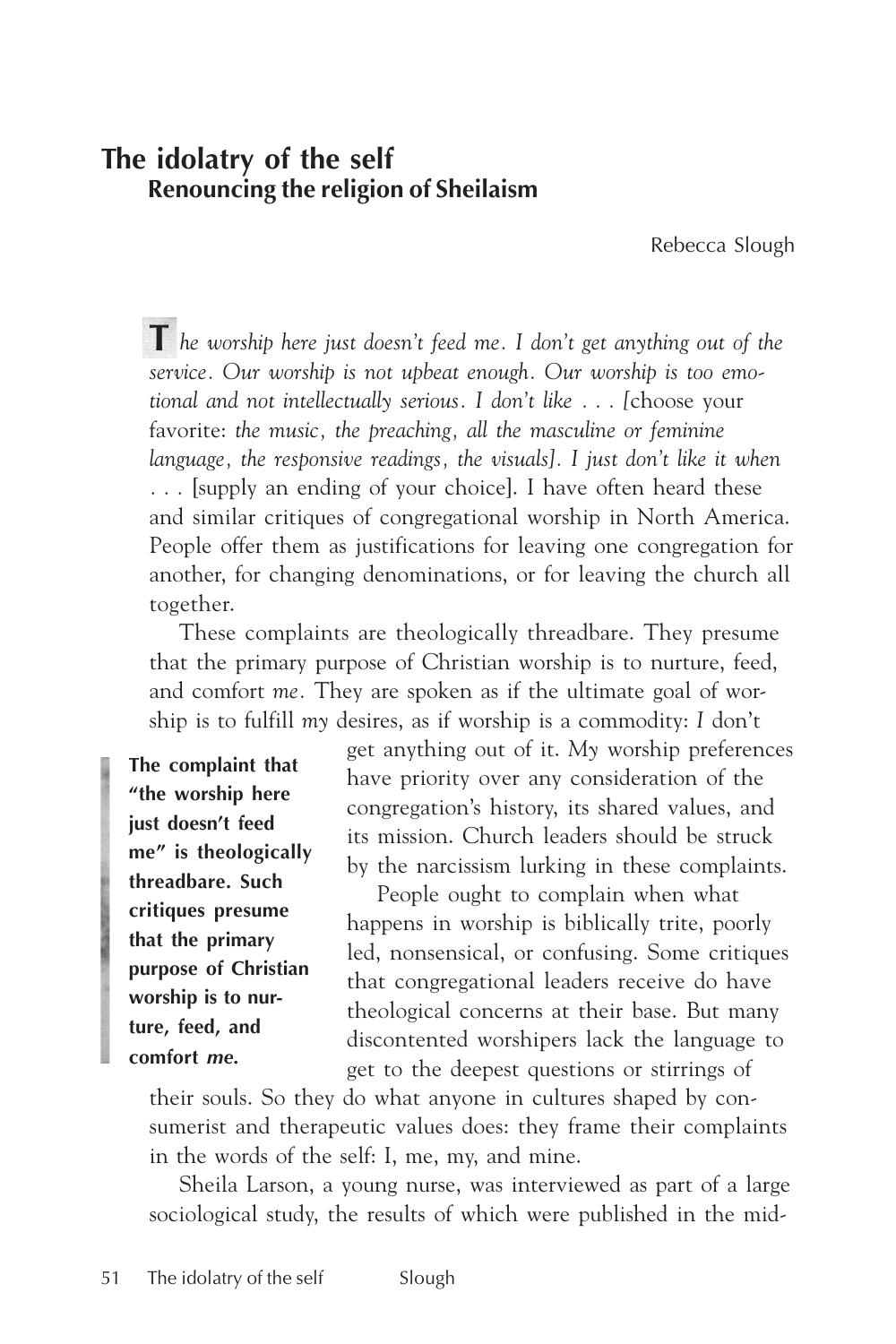1980s in *Habits of the Heart: Individualism and Commitment in American Life.*<sup>1</sup> She named her religion, her faith, as "my own Sheilaism": "I believe in God. I'm not a religious fanatic. I can't remember the last time I went to church. My faith has carried me a long way. It's Sheilaism. Just my own little voice . . . It's just try to love yourself and be gentle with yourself. You know, I guess, take care of each other. I think He would want us to take care of each other."2

Give Sheila credit: she names her religion what it is. She is unencumbered by a community of people who live within the wisdom of a tradition. She is freed from any external claims that would anchor her faith. She is not bound by the need to discern whether her own little voice is truthful or deluded. She can freely assert what "He" would want us to do (though how she knows this remains sketchy). She relies on no one; beyond the obligations of her job, it seems that few people rely on her. She demonstrates no embarrassment about the idolatrous character of her faith.<sup>3</sup> And Sheila may not be unusual in her beliefs, values, loves, and sources of trust. Perhaps if we were as honest as she is, many of us would give our faith not Sheila's name but our own.

In *Greed as Idolatry,* Brian Rosner distills a definition of idolatry as "an attack on God's exclusive right to our love and trust."4 We cannot assume that worshipers whose preferences are continually frustrated do not love or trust God. But we may question whether they have placed themselves right alongside God as the focus of commitment, love, and trust. Individualism is a strong sociocultural value in North America. Self-reliance, economic independence, free choice unencumbered by the needs of others, few obligations to honor ties to family or community, privately held faith commitments—these are societal marks of the competent man or woman. North Americans may love and trust a "God-ofthe-gaps" amid other sources of security they have garnered for themselves.

## **We become what we worship**

In his biblical theology of idolatry, G. K. Beale explores the thesis that biblical writers throughout the canon describe idolaters as exhibiting the spiritual characteristics of the idols they worship.<sup>5</sup> He demonstrates how Israel—in its spiritual blindness, deafness,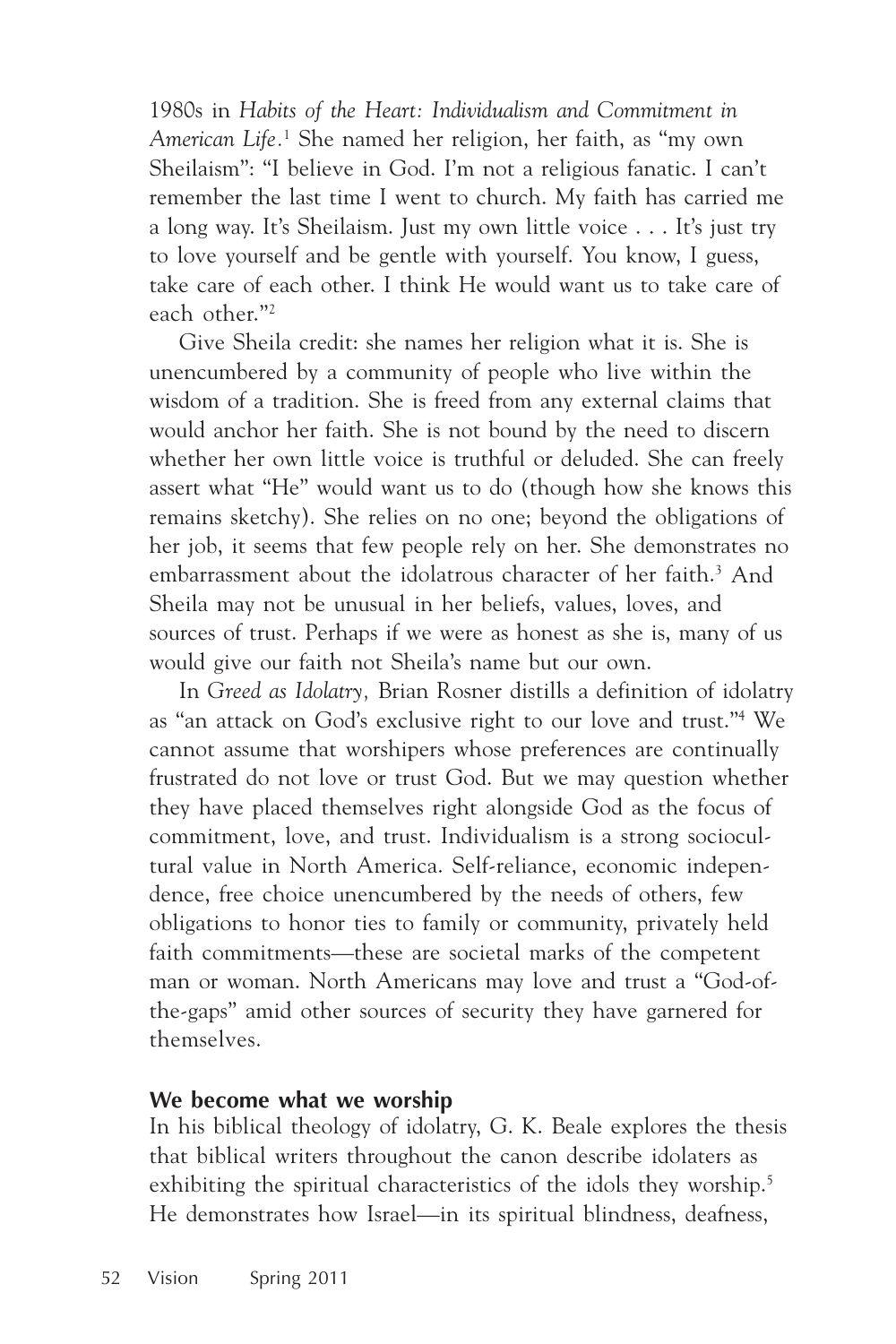"stiff-necked" stubbornness, disorientation, and incomprehension—resembles the idols that cannot see, hear, yield to God, or interpret God's activity. In the Old Testament, idolaters worship animals made out of wood or stone. Idolatry in the Gospels and in some of Paul's writings takes the form of worshiping Jewish tradition.6 Israel, and later the Jews, become like the idols they wor-

**Self-reliance, economic independence, free choice unencumbered by the needs of others, few obligations to honor ties to family or community, privately held faith commitments—these are societal marks of the competent man or woman in our society.**

ship.7 "Let all who have ears to hear, listen" is a recurring biblical exhortation spoken by the prophets, Jesus, and Paul to awaken the dead senses of God's people.

Beale's work alerts us to characteristics of worship that focus trust and love almost exclusively on the self. Vision is limited to "my needs." "Good" worship results in warm feelings, a personal high, or some "awesome" cathartic release of energy: "I feel, therefore I am." Or, "good" worship is intellectually stimulating, critically assessing the truthfulness of faith claims. If they cannot withstand the scrutiny of reasoned analysis, beliefs are set aside like outdated clothes: "I think,

therefore I am." Confirmation of the self becomes the highest value of worship, a cul-de-sac of ceaseless personal needs, desires, and fears.8

In the deepest reaches of consciousness, we know that the self is too flimsy to build our lives around. We know there is something beyond the neat principles, values, beliefs, preferences, and goals we have constructed to manage our doubts, failures, and pain. God can serve as the Other beyond. But so can money, goods and services, technology, security devices (including armies), social connections, work, and addictions. If we choose God as the Other, we maintain a relationship with clear arrangements: we do this—God does that.

Joan Chittister wonders why religion has gotten media attention while expressions of faith are hardly noticed: "The answer to the questions cuts to the core of the spiritual life. The fact is that it might well be that deep down we are still substituting a kind of magic for faith. God we make a cornucopia of human desires, a vending machine of human delights. We coax God to be on our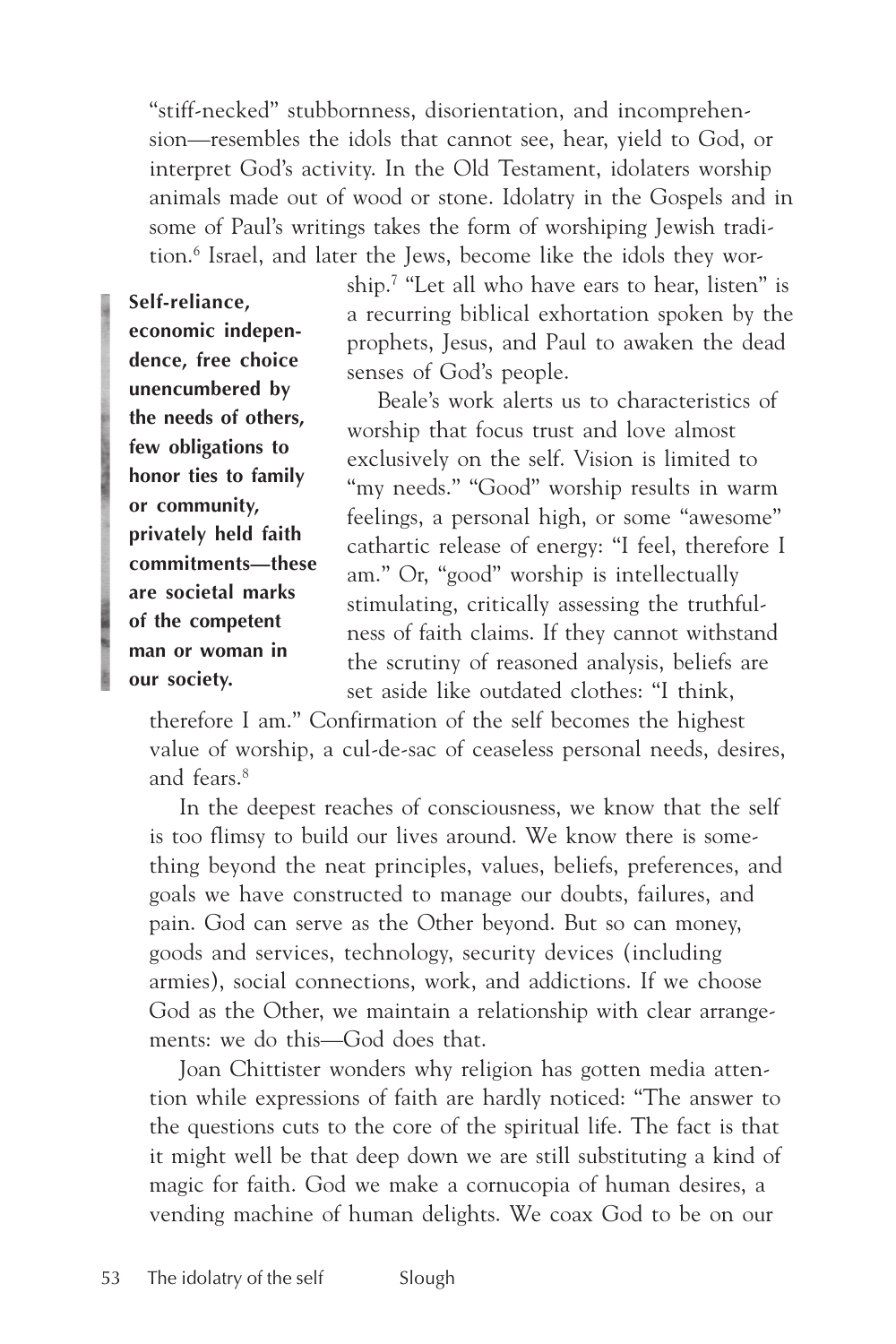side and call it faith. We cajole God to save us from ourselves and call it devotion. But those things reduce God to some kind of popular puppet."9

We keep fear of our inadequacy at bay with structure, organization, and clear role arrangements. When the self is the center of all our concerns, or even if God shares the center with the self, three things result: (1) we expect that God will play by the rules we have set out between us; (2) we don't expect (or accept) that God has purposes that might disrupt the relationship we have settled into; and (3) we assume that with God there is no mystery. We do, in fact, come to see God as a puppet, like all the other puppets we worship, trust, and love.

# **Breaking out beyond the self**

God has given us the capacity for consciousness. Being a self is a good gift from God for the sake of relationship with God, other people, and creation.

Families, friendships, and congregations are the primary spaces in which we learn to love, trust, and serve God. Our unique gifts can be honed for God's purposes in the company of others. With the help of mature friends we learn to discern how our gifts may be best used for the sake of others. But families, friends, and congregations can also fall into idolatry, trusting tradition or structures of relationships in order to keep their fears of the unknown at bay. Many Christians struggle to find mature believers who can help them move beyond their preoccupations with the self to be drawn into a deeper relationship with God.

Beale uses Isaiah 6 as a paradigm for how God must intervene to break the hold of idolatry. In a dream Isaiah is drawn into an encounter with God in the temple, surrounded by seraphs continually proclaiming God's holiness. Isaiah comes to his senses, seeing himself accurately as a sinful man living among an idolatrous people. He confesses, and a seraph purifies him with fire. He emerges from the dream with a mission to serve the true God and reveal the depths of idolatry that have captivated Israel. An extraordinary action by God is required to break the prison of idolatry.10

In Isaiah's dream God uses a place of worship and actions of worship to open Isaiah's senses to what is really real. God still uses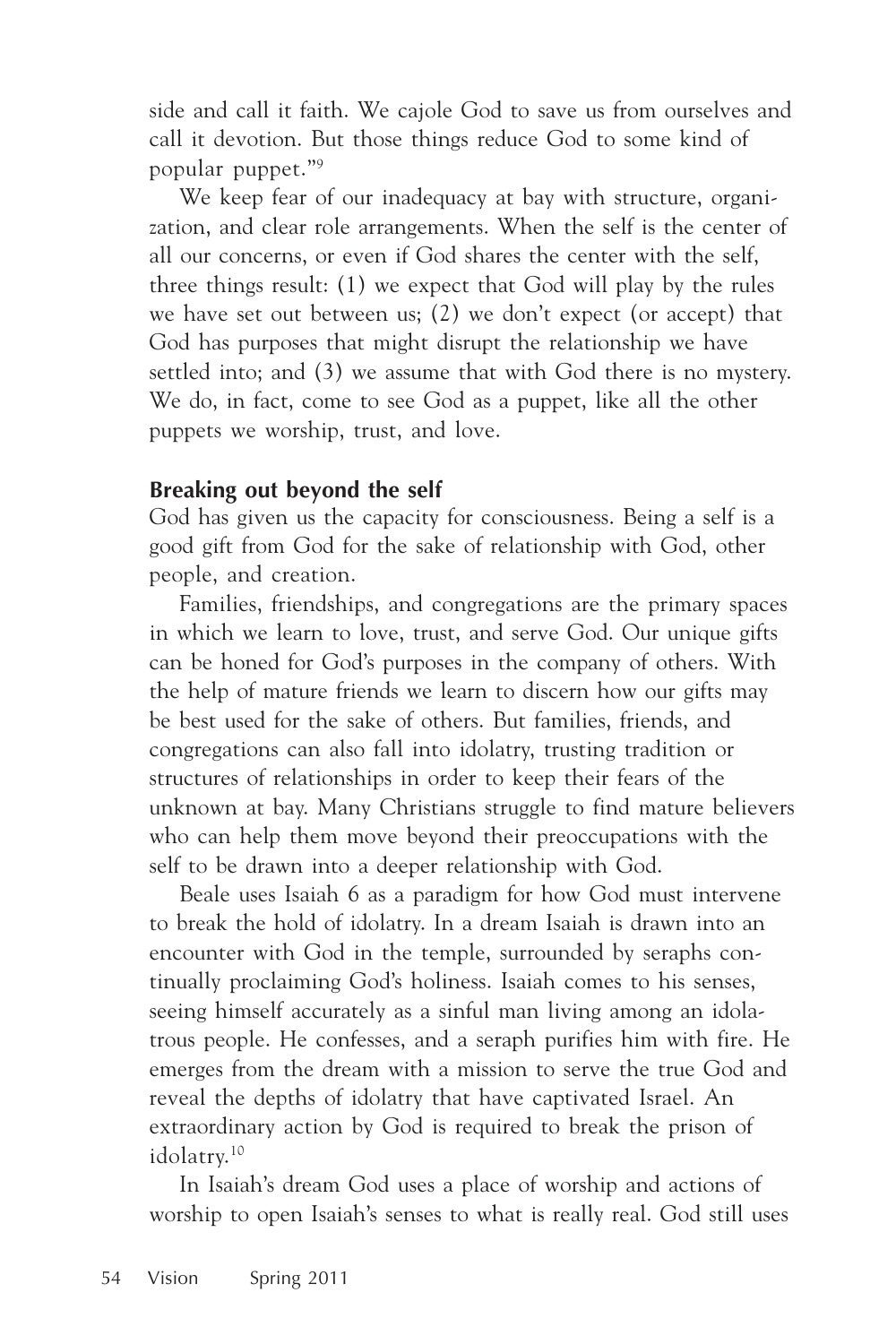familiar aspects of worship to help Christians name the truth about ourselves and to focus the self's love and trust on God.

Being present in the gathered body of Christ reveals the visual and aural truth that the self's relationship with God is corporate and individual. God's word, Christ's presence, and the Holy Spirit's empowerment are active in the body and in each worshiper. Deepening personal relationships with other maturing Christians often deepens the self's relationship with God.11 Gatherings around the Lord's table with people we love in Christ begins to loosen the self's terrible fears of not having or being enough.

The exasperating books of Job and Ecclesiastes force us to grapple with God's mysterious character that will not be controlled by our pious intentions, desires, or strivings for personal

**In Isaiah's dream God uses a place of worship and actions of worship to open Isaiah's senses to what is really real. God still uses familiar aspects of worship to help Christians name the truth about ourselves and to focus the self's love and trust on God.**

meaning. Job, in particular, plays havoc with the safe arrangements we have established with God. Good, honest, hardworking people have lost jobs in the recent economic downturn. Notions of self-sufficiency and autonomy are shattered. The shame of failure clouds everything. The unemployed ask, why? Yet the wisdom books leave us not with fear but with the assurance of God's abiding presence, a presence we feel near at hand or trust at a greater distance.

Psalms and hymns of praise that include expressions of thanksgiving set the self in its proper relationship with God. Praise acknowledges God's power to create, love, save, and

provide for humankind. Acknowledging God's power costs the self its illusion of power. And gratitude means reliniquishing the illusion of self-sufficiency. None of us can provide everything we need for living each day. Gratitude requires humility, which redefines the self's real accomplishments.

Through a cycle of songs like the ones that follow, the self can claim its true identity in God, its true source of empowerment, and its ultimate purpose within God's expansive love for the world. Singing allows us to embody words that express love and trust by using the limits of voice, breath, and body. When we sing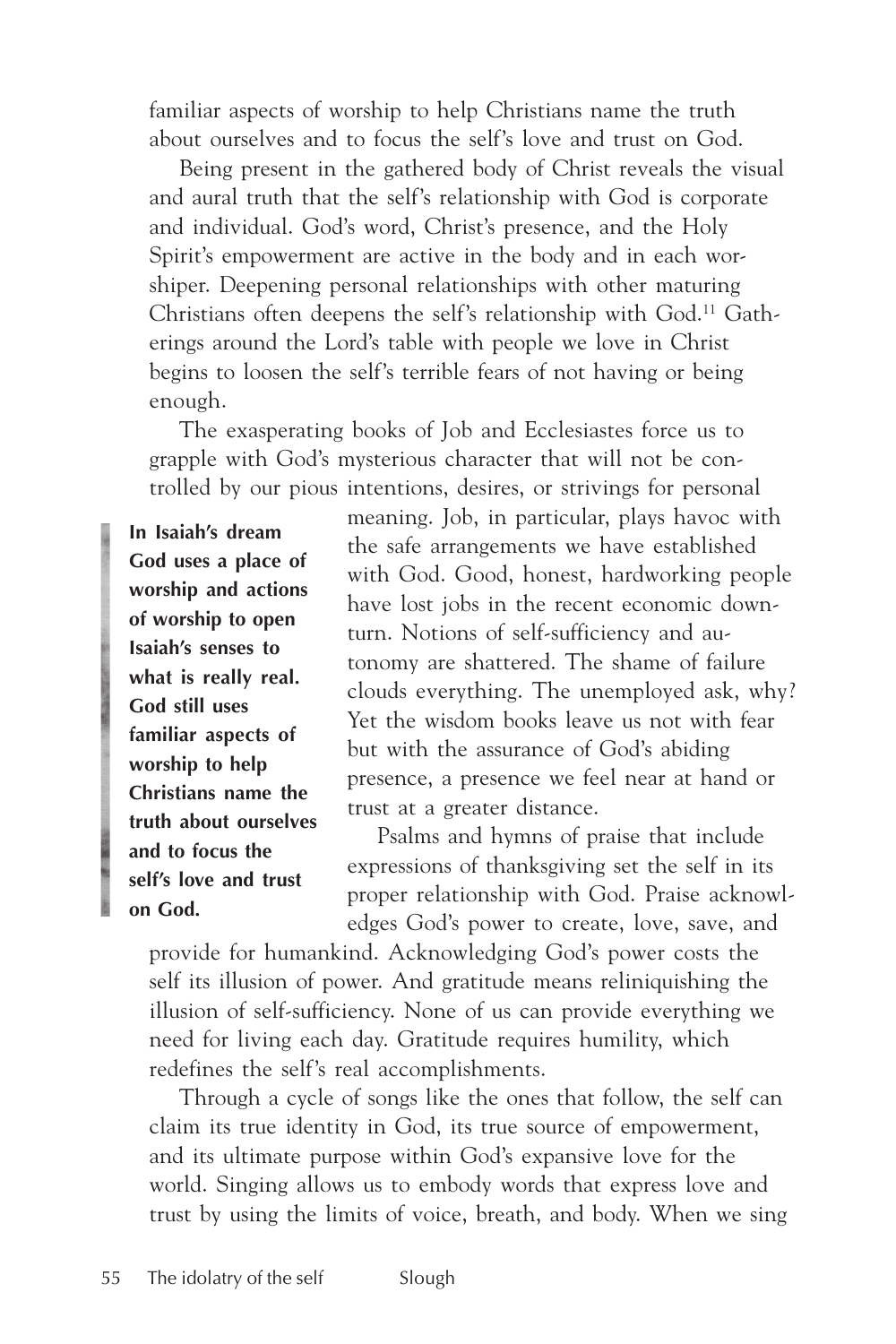"What is this place,"<sup>12</sup> we gather as a body, in a place, to hear God's Word and to share at Christ's table. In sharing together, we become Christ's bread and wine for one another. In singing "Spirit divine, inspire our prayers,"13 we know that our worship is inspired

**In confession we confront our inability to control our lives or to liberate ourselves from the snares of evil and death. We cede the self's power to God, who has power to redeem and save.**

by God's Spirit, not only by our volition. By this Spirit, we recognize our need, our duplicity of heart, and our desire to offer ourselves to God. Through this gathered expression of the church, the Spirit reveals God's glory. In the company of the congregation, I sing "Praise, I will praise you Lord,"14 and in doing so I praise God with my whole being. Praise leads me to loving God and binds me to God's service. I find joy in God, not in who or what I am. In song we pray "Open, Lord my

inward ear."15 Because I trust God, I dare to ask to hear words of truth about myself. With persistent but steady gentleness, the truth of my soul is told. By God's grace I am changed, giving up all that seemed important to me, so that I can share in God's wisdom, power, and love. With an ear that hears, I can say with Isaiah, "Here I am, Lord."16 I will go where you lead me, for the sake of your people.

Confessions of sin name the truth about human sinfulness, limitation, and captivity to powers that constrain our love for God. Confessions of faith in God relinquish the self's belief in itself as savior and lord. In confession we confront our inability to control our lives or to liberate ourselves from the snares of evil and death. In confession we cede the self's power to God, who has power to redeem and save.

The baptismal rites set out in the *Minister's Manual* accent the individual and corporate nature of claiming Christian faith; they set a life orientation for new believers.<sup>17</sup> The baptismal questions give candidates the opportunity to renounce the powers of the world; to assert their belief in God, Jesus, and the Holy Spirit; to accept God's Word as a guide for life; to take on the responsibility for giving and receiving counsel; and to participate in the mission of the church.18 The questions imply that idolatry, whether of the self or of something else, can divert a believer's ability to love and trust God, but they are not explicit. Renouncing the powers of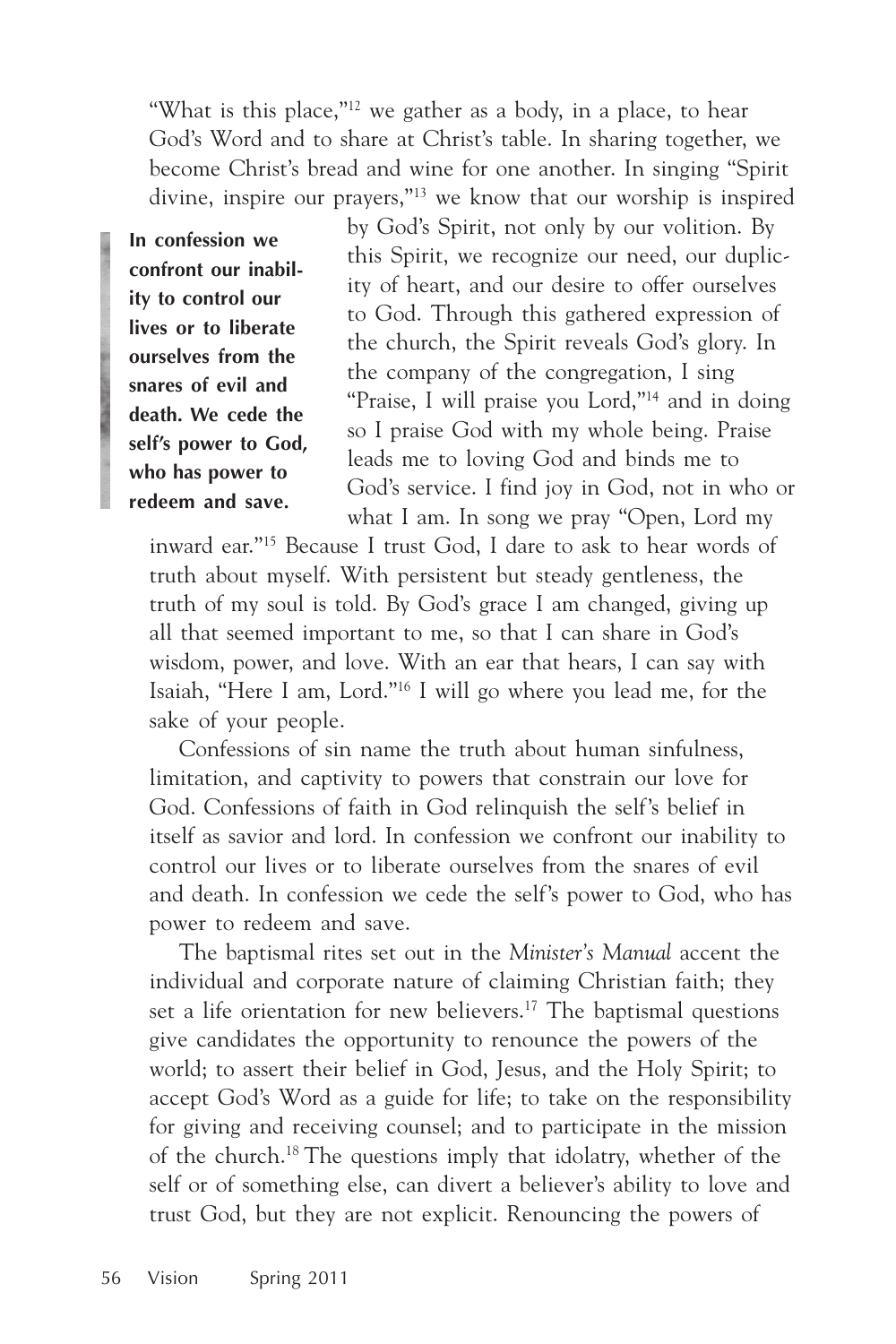the world may not be a strong enough conviction to resist the tempting power of the self. Perhaps in this period of the church's history, two additional questions should be added: Do you promise to love the Lord, your God, with all your heart, soul, mind, and strength? Do you promise to love your neighbor as yourself? And the fitting answer to these questions would be, "With God's help, I do." These affirmations could help keep the tendencies toward "Sheilaism" in check.

# **Conclusion**

Human consciousness, self-awareness, reflection, and volition are God's gifts for building loving and trusting relationships. In giving us these capacities God has taken great risks. We may use them to worship God or ourselves. In cultures that exalt market capitalism, consumerism, unbridled technological development, privatization of religious values, and entitlement or exceptionalism, the temptations to make the self an idol are nearly overpowering. The church is possibly the only space in contemporary North American societies in which that idolatry can be challenged. It takes the body of Christ, enlivened by the Spirit, to keep the self focused on loving and trusting God completely.

## **Notes**

1 Robert N. Bellah, Richard Madsen, William M. Sullivan, Ann Swidler, and Steven M. Tipton, *Habits of the Heart: Individualism and Commitment in American Life*, updated edition with new introduction (Berkeley: University of California Press, 1996). This sustained study, first published in 1985, explores the public and private expressions of personal commitments of faith, service, community, work, marriage and family.

2 Ibid., 221.

 $3$  Sheila was a young woman at the time of the study. Her views are somewhat caricatured in the Bellah study and to a certain degree in this essay. We can hope that her ideas about faith developed as she encountered more of life's quandaries and unanswerable questions.

4 Brian S. Rosner, *Greed as Idolatry: The Origin and Meaning of a Pauline Metaphor* (Grand Rapids, MI: Eerdmans, 2007), 148. Rosner's project is to demonstrate what Paul means in saying that "greed is idolatry" in Col. 3:5 and Eph. 5:5. Greed and idolatry do not normally inhabit similar semantic domains. For this essay I have drawn on his definition of idolatry, but have not dealt with greed. This quote gives a fuller view of his project's conclusion: " 'greed is idolatry' may be paraphrased as teaching *that to have a strong desire to acquire and keep for yourself more and more*